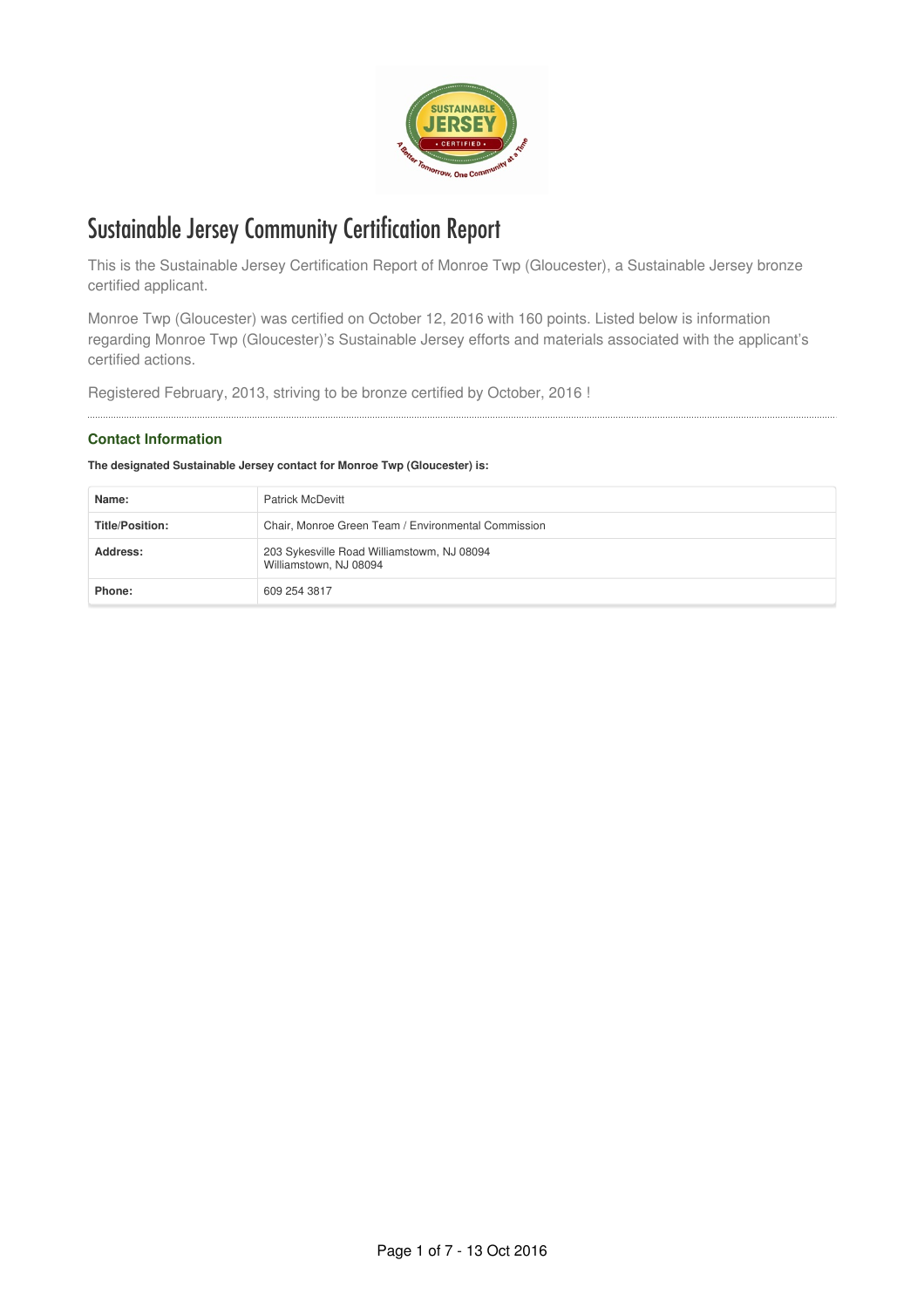# Sustainability Actions Implemented

**10 Points** 

Each approved action and supporting documentation for which Monroe Twp (Gloucester) was approved for in 2016 appears below. Note: Standards for the actions below may have changed and the documentation listed may no longer satisfy requirements for that action. Additionally, points associated with actions prior to 2013 certifications may not be accurate.

## **Animals in the Community**

**Animals in the Community Education**

#### **Program Summary:**

What better way to promote a relationship between humans and wildlife then to create a space to teach children about the importance of a balanced healthy environment. This was the idea behind The Children's Garden Outdoor Classroom and Nature Trail. Proposed by Sustainable Monroe Township and approved by the Director of Plant Operation of the Monroe Township Public School, the trail is taking shape. The idea was to keep a wooded lot behind the playground at Whitehall Elementary as natural as possible, planting only native plants and removing and invasives. By doing this, we would ensure an inviting oasis for the wildlife to come. The pollinators who would come to the flowers, the insects who would live on the plants and trees and the birds who would be looking for a delicious insect to eat, this cycle will happen again and again right before the students eyes. We are working with the Gloucester County Park Service to identify the plants that are currently growing there. They will identify the native and invasive plants and provide recommendations for additional natives that can be introduced to the trail. There is a cleanup day to be scheduled over the summer recess for the community to join Sustainable Monroe at the site to prepare the grounds. Fallen branches and some debris will need to be removed and the trail will need to be cleared. Sustainable Monroe is working with the principal at the school to schedule "opening day" sometime in September.

Animals in the Community Education [Documentation](http://sj-site-persistent-prod.s3.amazonaws.com/fileadmin/cicbase/documents/2015/6/8/14337351892264.pdf)

Animals in the Community Education [Documentation](http://sj-site-persistent-prod.s3.amazonaws.com/fileadmin/cicbase/documents/2015/6/8/14337352482282.pdf)

## **Community Partnership & Outreach**

**Create Green Team 10 Points Bronze Mandatory** 

#### **Program Summary:**

SUSTAINABLE JERSEY 2016 SUBMISSION; NARRATIVE & MEMBERS During 2015-16 we have been focusing on collecting the documentation needed to complete the requirements to be ready for the 2016 SJ Submission. Also during this time, we started to do some additional networking within the County. We discovered that, in Gloucester County's 24 municipalities, 16 are registered, and, of those, 3 are certified. We got in touch with the listed contacts from the Sustainable Jersey site, and suggested we network and communicate more. This led to meetings with several other Environmental Commissions and Green Teams, who we continue to communicate and partner with. Our Township also received a Grant from the DVRPC to complete a Multi Modal Transportation Plan, and we will be a stakeholder in the process to ensure community input. Partnering with our Transportation Management Assn, Cross County Connections, we got a Resolution of Support from the School Board, and are now hosting a Safe Routes to School program at our Holly Glen Elementary, with hopes to duplicate at our three other Elementary Schools. Through our membership in Sustainable Jersey's Tri County Sustainability Alliance, we were able to host a "Sustainable Sips" Networking event. Once again, this resulted in great networking & valuable contacts that are assisting in our actions for the Sustainable Jersey certification. Our 2016 Membership consists of the following individuals: Patrick McDevitt, Founder, Sustainable Monroe Township, Green Team Chairman, Monroe Township Environmental Commission Sandy Keen, Regular Member, Monroe Township Environmental Commission, WMS Environmental Club Frank Caligiuri, Regular Member Monroe Township Council Rosemary Flaherty, Monroe Twp. Zoning Officer, and Director of Community Development Cody Miller, Regular member, Monroe Township Council Mary Lou Smith Regular, Member Local Business Owner, Smith Power Group Carlton Smith, Regular Member, Local Business Owner, Smith Power Group Janet Mead, Regular Member, WMS Science Teacher, WMS Environmental Club Advisor. Erika Abel, Regular Member, Graduate of Stockton University, WMS Environmental Club Beth Davis, Regular Member, Monroe Township Environmental Commission, WMS Environmental Club Bradley McQuillan, Regular Member, Teacher Oak Knoll Elementary Harmony McQuillan, Regular Member, Teacher Clayton Schools

#### **A** Create Green Team [Documentation](http://sj-site-persistent-prod.s3.amazonaws.com/fileadmin/cicbase/documents/2016/6/5/14651512735486.pdf)

**10 Points** 

#### **Green Fairs**

**Fair**

**Hold a Green**

#### **Program Summary:**

As a result of our work in the community, , the relationships we've built, and the consistency we've developed, we were this year able to plan our first annual \* Green Fair \* Farmers Market \* Shredding Event \* Working in cooperation with the Mayor's Office, The Environmental Commission, Public Works, The Main Street Committee, and Parks & Recreation, & Clean Communities, we've planned what will hopefully be our 1st of many Green Fairs to come. Meetings have been held, sites have been visited, more meetings held, and finally, invites were mailed & emailed out. As our date is 10/1/16, we're submitting for this action before the event, but hopefully it will be a great event. Link to event post on Monroe Twp. Website: http://monroetownshipnj.org/2016/08/monroe-township-1st-annual-green-fair-farmers-market/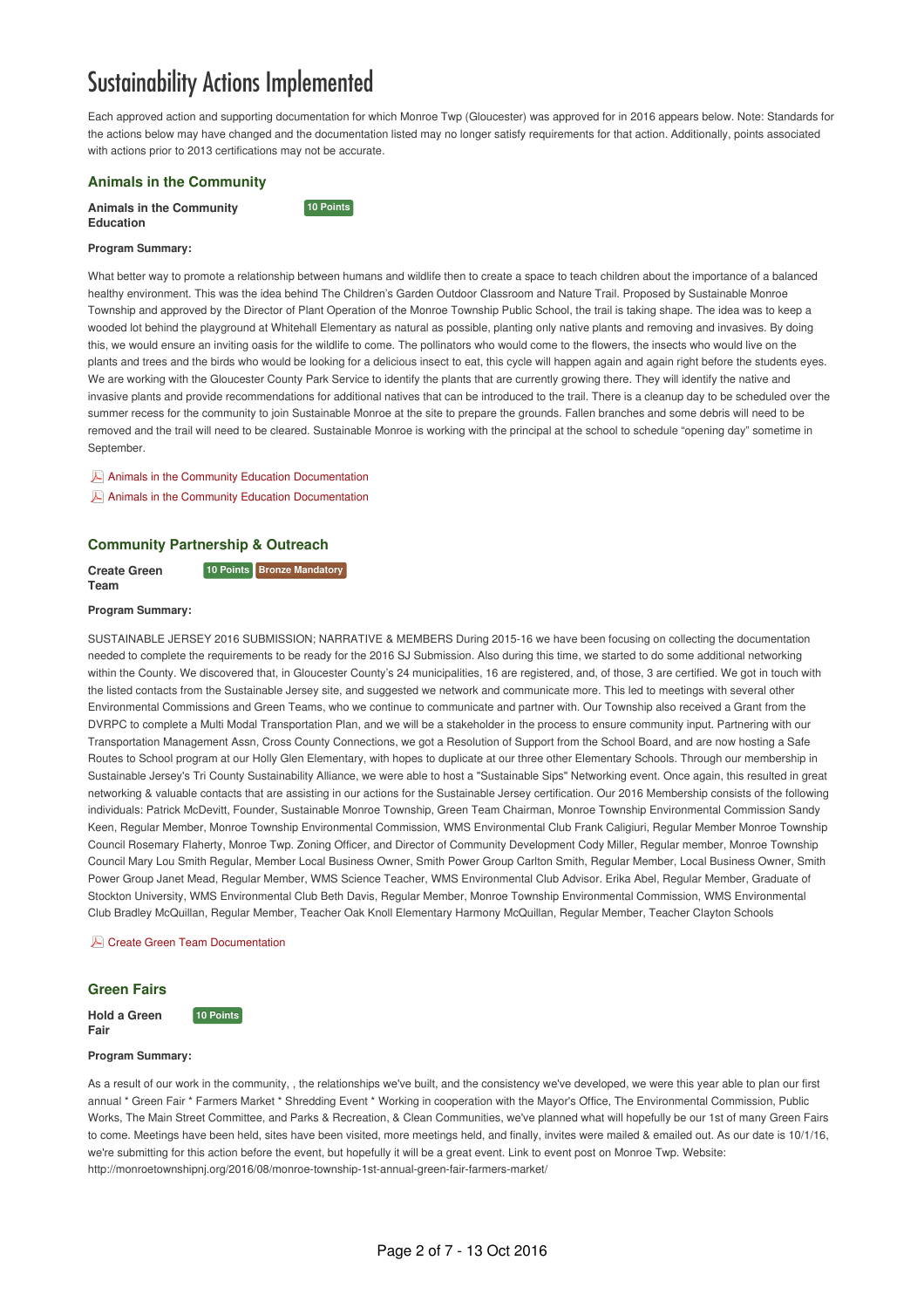| $\blacktriangleright$ Vendor Letter (2) |  |
|-----------------------------------------|--|
|-----------------------------------------|--|

- Vendor App and [Policies](http://sj-site-persistent-prod.s3.amazonaws.com/fileadmin/cicbase/documents/2016/9/11/14735584273471.pdf) (2)
- [SMT.FairFlyer](http://sj-site-persistent-prod.s3.amazonaws.com/fileadmin/cicbase/documents/2016/9/11/14735584870208.pdf)
- **A** [Vendor](http://sj-site-persistent-prod.s3.amazonaws.com/fileadmin/cicbase/documents/2016/9/11/1473558527701.pdf) Map
- **a** [GreenFair2016VendorList](http://sj-site-persistent-prod.s3.amazonaws.com/fileadmin/cicbase/documents/2016/9/11/14735585903905.xlsx)
- **[2016GreenFairQualativeAssesment](http://sj-site-persistent-prod.s3.amazonaws.com/fileadmin/cicbase/documents/2016/9/11/14735615055295.doc)**

# **Municipal Energy Audits and Upgrades**

**10 Points** 

**10 Points** 

**Energy Audits 5** Points

# **Program Summary:**

As part of a cost saving plan, the Direct Install program was investigated to upgrade some of the equipment in our Municipal Offices located at 125 Virginia Ave, Williamstown, NJ 08094. Working with Hutchinson, a plan of action was devised and the required applications were completed. Because of the incentive, and the % of the total cost that would be covered by the program, it was approved and the work was completed successfully.

- [UsageDoc](http://sj-site-persistent-prod.s3.amazonaws.com/fileadmin/cicbase/documents/2016/9/11/14736213557057.pdf)
- [AssesmentToolDoc](http://sj-site-persistent-prod.s3.amazonaws.com/fileadmin/cicbase/documents/2016/9/11/14736213863424.pdf)
- [PartiipationDoc](http://sj-site-persistent-prod.s3.amazonaws.com/fileadmin/cicbase/documents/2016/9/11/14736214176148.pdf)
- [ResolutionDoc](http://sj-site-persistent-prod.s3.amazonaws.com/fileadmin/cicbase/documents/2016/9/11/14736216405665.pdf)
- [MT.DI.Doc](http://sj-site-persistent-prod.s3.amazonaws.com/fileadmin/cicbase/documents/2016/9/11/14736216895006.pdf)

# **Food Production**

**Community or School Gardens**

## **Program Summary:**

With Leadership by the Williamstown Middle School Environmental Club, a community garden was established on the school property in Spring of 2012. This was a truly collaborative effort, with support and assistance provided by the Environmental Commission, the Monroe Utilities Authority (MUA), the Monroe Township School board Operations Dept, and local businesses. The garden continues to be maintained by Students during the school year and local Cub Scouts in the Summer. The harvest benefits the local food pantry. From the garden website: www.ccgardens.org : "Community of Caring is the Character Education theme of Monroe Township Public Schools. WMS teachers responded by developing the Community of Caring Gardens projects to involve all aspects of the community and to grow environmental education in the school. In 2012, our students received an Environmental Community Service Award for their efforts. They were surprised by a visit from the NBC 10 news personality Dave Warren and the WAWA goose to receive their check for \$5000.00 from the environmental law firm of Manko, Gold, Katcher, & Fox of Bala Cynwyd, PA. In the summers of 2014 and 2015, community volunteers including Cub Scouts from Our Lady of Peace Parish in Williamstown volunteered to water and tend the garden. Fresh vegetables were delivered weekly to families in need. The Community of Caring garden project continues to grow. In Spring, 2016, the special needs classrooms at Williamstown Middle School have each adopted a raised bed box to plant and tend to until school goes to summer recess. Then the Cub Scouts and community volunteers will take over from there. In addition to planting and maintaining a strawberry patch and grape vines, the school food service has been looking into how to incorporate what's growing in the garden into what is being served at lunch.

- **E** Community or School Gardens [Documentation](http://sj-site-persistent-prod.s3.amazonaws.com/fileadmin/cicbase/documents/2015/6/8/14337337504186.jpg)
- **E** Community or School Gardens [Documentation](http://sj-site-persistent-prod.s3.amazonaws.com/fileadmin/cicbase/documents/2015/6/8/14337338389996.jpg)
- **Community or School Gardens [Documentation](http://sj-site-persistent-prod.s3.amazonaws.com/fileadmin/cicbase/documents/2015/9/13/14421066819241.doc)**
- **E** [Community](http://sj-site-persistent-prod.s3.amazonaws.com/fileadmin/cicbase/documents/2016/6/5/14651548511198.jpg) or School Garden Scout.pics
- [Community](http://sj-site-persistent-prod.s3.amazonaws.com/fileadmin/cicbase/documents/2016/6/5/14651548889685.jpg) or School Gardens seedling
- **E** [Community](http://sj-site-persistent-prod.s3.amazonaws.com/fileadmin/cicbase/documents/2016/6/5/1465154920562.jpg) or School Gardens Students

# **Support Local Food**

**Buy Fresh Buy Local Programs**

#### **Program Summary:**

With an area of approximately 47 square miles and a population of almost 34,000 residents, Monroe Township is the second largest municipality in Gloucester County in terms of area and population. Monroe Township has approximately 4,539 acres of land preserved through the Green Acres Program, 294 acres are preserved by Gloucester County Fish and Wildlife and another 128 acres preserved as a park by Gloucester County. Of Monroe Township's land, 18% is agricultural. Despite the residential and commercial growth that is taking place; agricultural areas still persist in the Monroe Township area. Sustainable Monroe Township and the Monroe Township Environmental Commission have taken a lead role in spot lighting our local farms, farmers markets and farm stands to the residents. We not only want to promote the wide variety of locally-grown produce right here in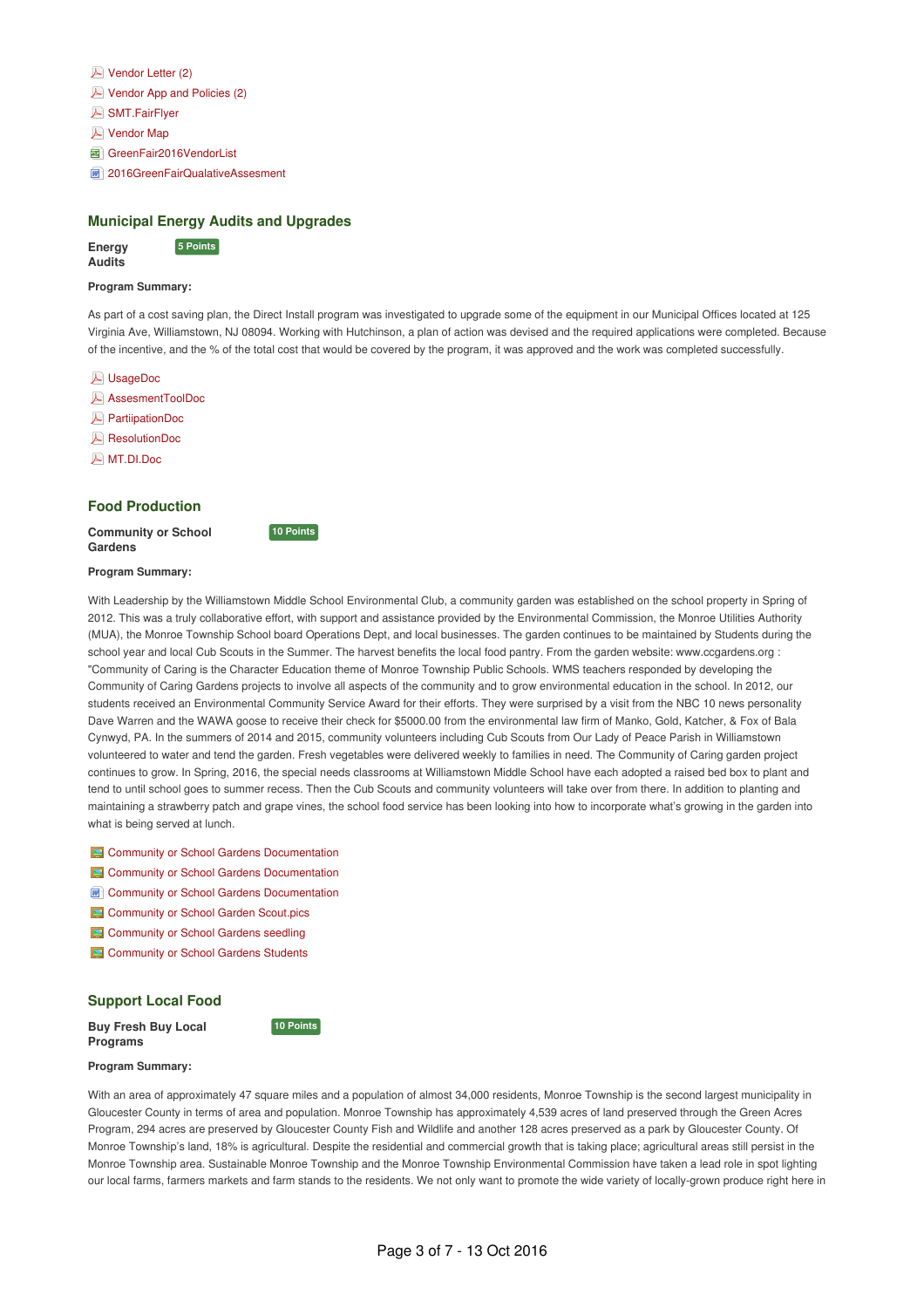town but also to support your local businesses. We have gathered information including addresses and how to contact the businesses. This information has been, or will be posted on the Township Website, as well as added to the Sustainable Monroe Township & Environmental Commission Facebook pages. The next step to highlighting these farms will be to spotlight a farm on the Commission's website which should be up and running by the end of this year. Living in New Jersey, the Garden State is a big benefit to buying fresh locally-grown produce but when the availability in almost in your back yard this becomes what they would say "a no-brainer". These farms offer only the freshest items. Monroe Township hosts a family owned blueberry farm which has been growing blueberries since 1939. We have two certified organic farms that offer a CSA program and or a roadside farm stand. Also in Monroe Twp. are a fresh cut flower farm and a pasture raised chicken farm that sells fresh eggs. What better place to shop for your fresh items then right here in Monroe Township.

**Buy [Fresh](http://sj-site-persistent-prod.s3.amazonaws.com/fileadmin/cicbase/documents/2016/6/5/14651539776113.pdf) Buy Local Flyer** Buy Fresh Buy Local [Program](http://sj-site-persistent-prod.s3.amazonaws.com/fileadmin/cicbase/documents/2016/6/5/14651540195619.jpg) FB Post

# **Health & Wellness**

**Safe Routes to School**

**10 Points** 

#### **Program Summary:**

Sustainable Monroe Township partnered with our Transportation Management Agency, Cross County Connections, to introduce a SRTS program. We presented to the School Board and got them to pass a Resolution of Support for the program. We decided to use 1 elementary school, Oak Knoll, as a pilot. CCC met and presented an education program at the school, and 2 walk to school events were held in April, 2015. We plan to continue with Oak Knoll in the 2015-16 School year and expand to other schools. \*2015/16 Update, in 2016, there was a Leadership Change at Oak Knoll, and the program was moved to our Holly Glen Elementary School. They had 2 In-School Assemblies, and did 5 Great Walk to School events in April & MAy, 2016. The assemblies were on pedestrian safety. A resolution is attached. Photos from the assemblies can be accessed here: http://www.sustainablejersey.com/fileadmin/media/Actions\_and\_Certification/Municipal\_Documents/Monroe\_Twp\_\_Gloucester\_/PedSafety.HollyGlen.pd

- Safe Routes to School [Documentation](http://sj-site-persistent-prod.s3.amazonaws.com/fileadmin/cicbase/documents/2015/6/7/14336967826286.doc)
- Safe Routes to School Documentation [SC-Minutes.Feb](http://sj-site-persistent-prod.s3.amazonaws.com/fileadmin/cicbase/documents/2015/6/7/14336968753586.doc)
- [SRTS.Consent](http://sj-site-persistent-prod.s3.amazonaws.com/fileadmin/cicbase/documents/2015/6/7/14336981927661.doc)
- **A** [HollyGlenSRTS](http://sj-site-persistent-prod.s3.amazonaws.com/fileadmin/cicbase/documents/2016/9/11/14736159843391.pdf)
- Safe Routes to School [Resolution](http://sj-site-persistent-prod.s3.amazonaws.com/fileadmin/cicbase/documents/2016/10/12/14762962252623.pdf) 2016
- Holly Glen Kickoff [Walk.4.26.16](http://sj-site-persistent-prod.s3.amazonaws.com/fileadmin/cicbase/documents/2016/9/11/14736181482139.pdf)

## **Innovation & Demonstration Projects**

### **Raingardens 10 Points**

#### **Program Summary:**

The Environmental Club at the Williamstown Middle School has been hard at work. Over the last 6 years, they have designed, prepared, planted and maintained 5 raingardens on the school campus. The club is 5th through 8th graders who give up half of their lunch period twice a week to work on the projects and programs that the club is responsible for. Every year the students learn about the life cycle and migration of the Monarch Butterfly. They have hatched and released them and have established a health patch of Asclepias syriaca (Common Milkweed) in one of the courtyards on the campus. As the Monarch's decline has become a great concern, the club had been looking for more opportunities to aide in the education and promotion of a healthier environment for these iconic creatures. This year one of the larger raingardens that was designed around a storm drain was in need of updating and maintenance. The new look will be a Monarch Waystation. Monarch Waystations are places that provide resources necessary for monarchs to produce successive generations and sustain their migration. This includes both plants for them to eat as well as to breed on. With support from the Environmental Commission and Public Works the ground was rototilled and prepared for the project to be completed. The school hosted an Eco Earth Day event on April 23rd. Please refer to the included PDF file of the program for the event. It will give you an overview of the day's intent and activities. The Green Team oversaw the updating of the raingraden. There were 2 educational stations where the participating students were taught about storm water management and "Why Do Monarchs Matter?" The students weeded, cleaned out the drain, rearranged the rocks and leveled out the ground. The day of the event was extremely windy so the milkweed seeds were not planted but the following month the entire raingarden was seeded with Asclepias syriaca. The club is currently in the application process to have the waystation register with Monarchwatch.org Once certified the site will be included in the International Monarch Waystation Registry, an online listing of Monarch Waystations and it will be awarded a certificate bearing the name and site Monarch Waystation ID number. \*\*\*\*\* Added pictures from the original plans for the raingarden. The pictures show the location of the raingardens on the school grounds, what was originally planted there and the legend of the plants. There was not a site plan for the update of the space. Since it was in need of repair and the drain needed to be cleared of growth, the whole area was prepped, graded and the milkweed was planted.

- **A** Raingardens [Documentation](http://sj-site-persistent-prod.s3.amazonaws.com/fileadmin/cicbase/documents/2015/6/8/14337350979862.pdf)
- **A** Raingardens [Documentation](http://sj-site-persistent-prod.s3.amazonaws.com/fileadmin/cicbase/documents/2015/6/8/14337351214642.pdf)
- Raingardens [Documentation](http://sj-site-persistent-prod.s3.amazonaws.com/fileadmin/cicbase/documents/2015/9/13/14421118043717.jpg)
- Raingardens [Documentation](http://sj-site-persistent-prod.s3.amazonaws.com/fileadmin/cicbase/documents/2015/9/13/14421118295789.jpg)
- Raingardens [Documentation](http://sj-site-persistent-prod.s3.amazonaws.com/fileadmin/cicbase/documents/2015/9/13/14421118535338.jpg)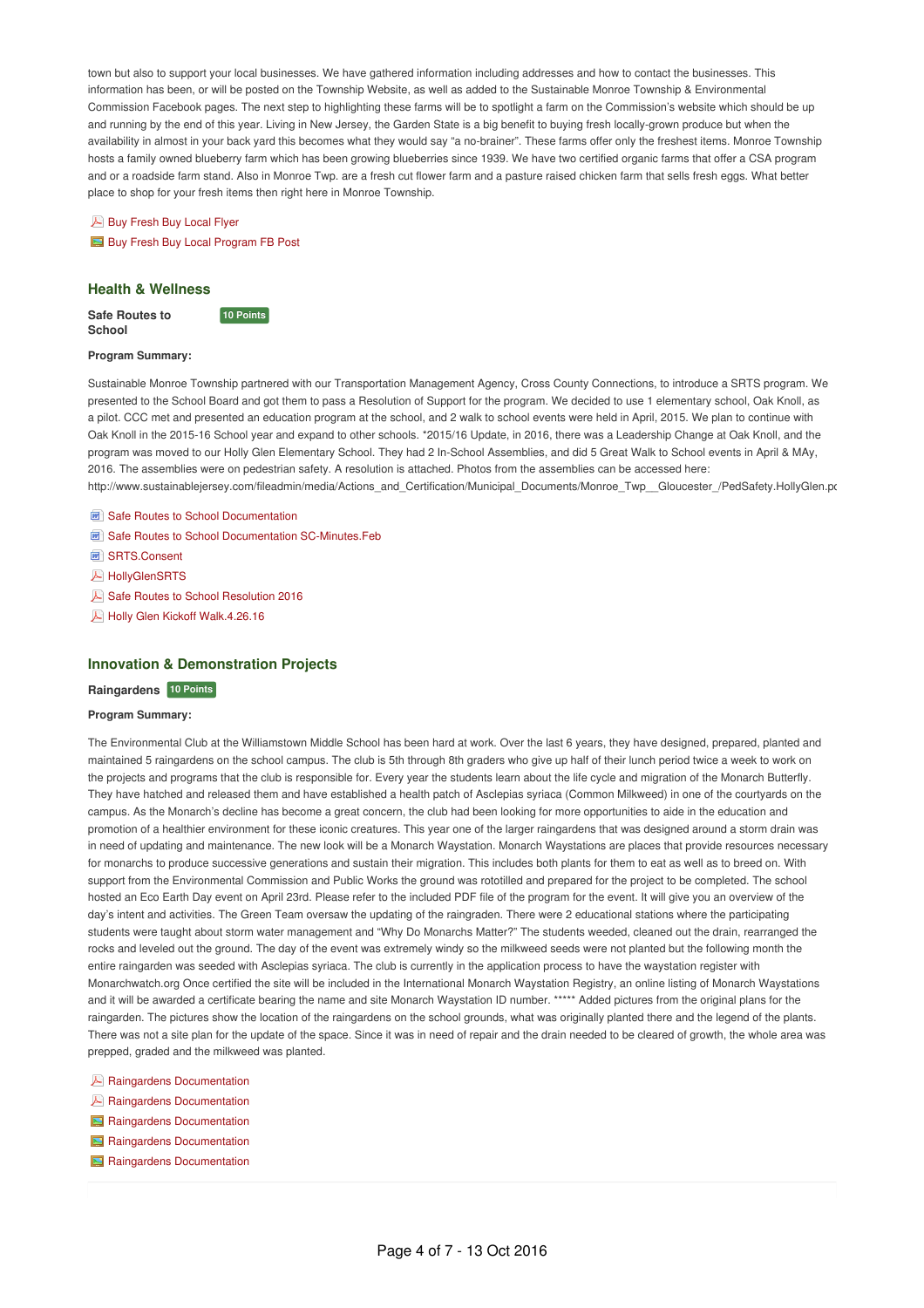



#### **Program Summary:**

With a noted increase in the installation of solar panels, and an increased awareness of renewables, and after seeking guidance from other municipalities, this issue was introduced to town Council on 2/25/13, voted on at the 3/11/13 Council meeting, and signed by the Mayor on 3/15/13.

Wind Ordinance [Documentation](http://sj-site-persistent-prod.s3.amazonaws.com/fileadmin/cicbase/documents/2014/1/28/1390937292219.pdf)

# **Land Use & Transportation**

**Complete Streets Program**

**20 Points** 

### **Program Summary:**

Working with our Transportation Management Assn, Cross County Connections, we have been working on a Complete Streets Program. The Twp. then applied and received a grant from the DVRPC for a Multi Modal Transportation Master Plan, which also addressed complete streets. Through our networking with the Tri County Sustainability Alliance, we were able to contact the DOT contractor and we hosted a COMPLETE STREETS PROGRAM for Gloucester, Salem, and Cumberland Counties here in Monroe Township. Working with the Township Engineer and other stakeholders, we have developed a draft resolution that will be submitted later this year. \*Update; On 8/24, Patrick Farley from Cross County Connections attended our Council Meeting and did a short Presentation on a Complete Streets Policy. There was a Q&A afterwards, and he submitted the previously prepared policy that had been prepared by our Township Engineer, Adams, Raymond & Hagan, with his add'l notes. It was agreed that the Council would review the policy, and a resolution adopting the policy would be introduced in September. \*Update; The Policy has been adopted, and utilized in the preparation of our recently completed Multi Modal Transportation Plan. Further, it has been recommended that the policy be adopted into the next scheduled Master Plan Update. Municipal Officials, as well as Professionals of Record, have been notified of it's adoption, and it is being used by the Planning Board in new project reviews.

**Complete Streets Program [Documentation](http://sj-site-persistent-prod.s3.amazonaws.com/fileadmin/cicbase/documents/2015/6/8/14337312806707.docx) DRAFT** 

- **Complete Streets Program [Documentation.Invitation](http://sj-site-persistent-prod.s3.amazonaws.com/fileadmin/cicbase/documents/2015/6/8/14337320421449.pdf)**
- **Complete Streets Program [Resolution](http://sj-site-persistent-prod.s3.amazonaws.com/fileadmin/cicbase/documents/2016/9/8/14733778345171.pdf)**
- [Complete](http://sj-site-persistent-prod.s3.amazonaws.com/fileadmin/cicbase/documents/2016/9/8/14733788132824.JPG) Streets Program Notice

#### **Sustainable Land Use Pledge**

**10 Points Bronze Priority Silver Priority** 

# **Program Summary:**

In April, 2013, the Monroe Township Green Team submitted to Town Council the attached Sustainable Land Use Pledge. After a short presentation by the Green Team and a few questions, the resolution was unanimously passed. For 2015, Councilman & Green Team Member Cody Miller distributed to all the boards & commissions as verified in the attached email.

Sustainable Land Use Pledge [Documentation](http://sj-site-persistent-prod.s3.amazonaws.com/fileadmin/cicbase/documents/2014/1/2/13887019873239.pdf)

Sustainable Land Use [Pledge.Distribution](http://sj-site-persistent-prod.s3.amazonaws.com/fileadmin/cicbase/documents/2015/6/7/14336993396916.pdf)

# **Natural Resources**

# **Environmental Commission 10 Points**

#### **Program Summary:**

The forming of the Environmental Commission was introduced to Council on 10/17/73, voted on at the 11/7/73 meeting, and signed by the mayor on 11/8/1973. The Commission meets monthly, and has supported the Green Team and our Sustainable Jersey actions. Current membership includes several members of the Green Team.

**E** Environmental Commission [Documentation](http://sj-site-persistent-prod.s3.amazonaws.com/fileadmin/cicbase/documents/2015/6/7/14337090430709.pdf)

[2014.Report](http://sj-site-persistent-prod.s3.amazonaws.com/fileadmin/cicbase/documents/2015/6/7/14337093984689.doc)

2015 MTEC [Report](http://sj-site-persistent-prod.s3.amazonaws.com/fileadmin/cicbase/documents/2016/9/11/14736190372171.doc)

## **Natural Resource Protection Ordinances**

**10 Points** 

**Environmental Assessment Ordinance**

#### **Program Summary:**

Monroe Township in Gloucester County with an area of approximately 47 square miles and a population of almost 34,000 residents, is the second largest municipality in the county in terms of area and population. Monroe Township has approximately 4,539 acres of land preserved through the